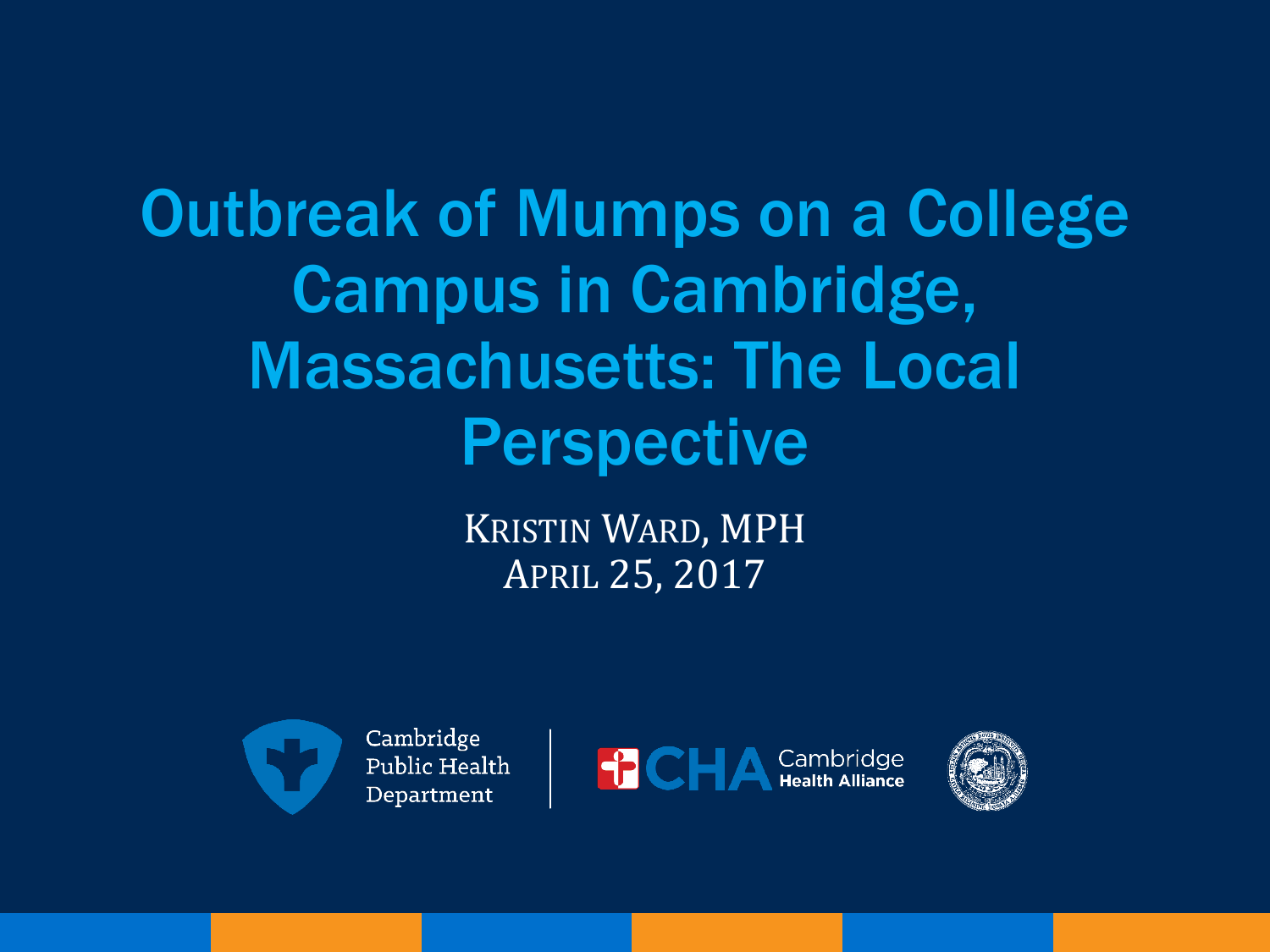# Presenter Disclosure Information

- I, Kristin Ward, have been asked to disclose any significant relationships with commercial entities that are either providing financial support for this program or whose products or services are mentioned during my presentation. I have no relationships to disclose.
- I may discuss the use of vaccines in a manner not approved by the U.S. Food and Drug Administration but in accordance with ACIP recommendations.

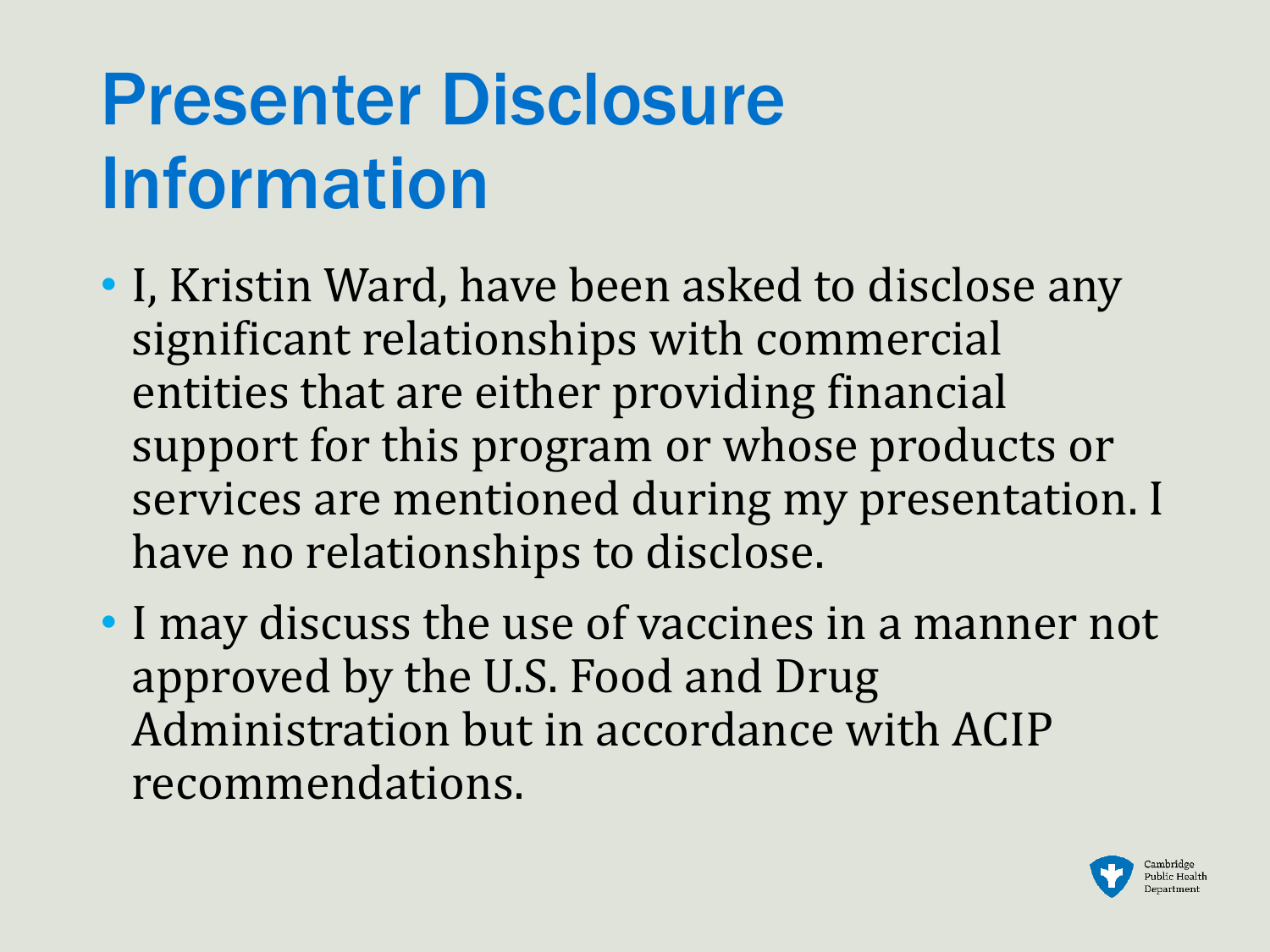# Agenda

- Background
- Interagency Coordination
- Isolation & Quarantine
- Case Investigation
- Contact Tracing
- Best Practices
- Findings
- Risk Communication Challenges



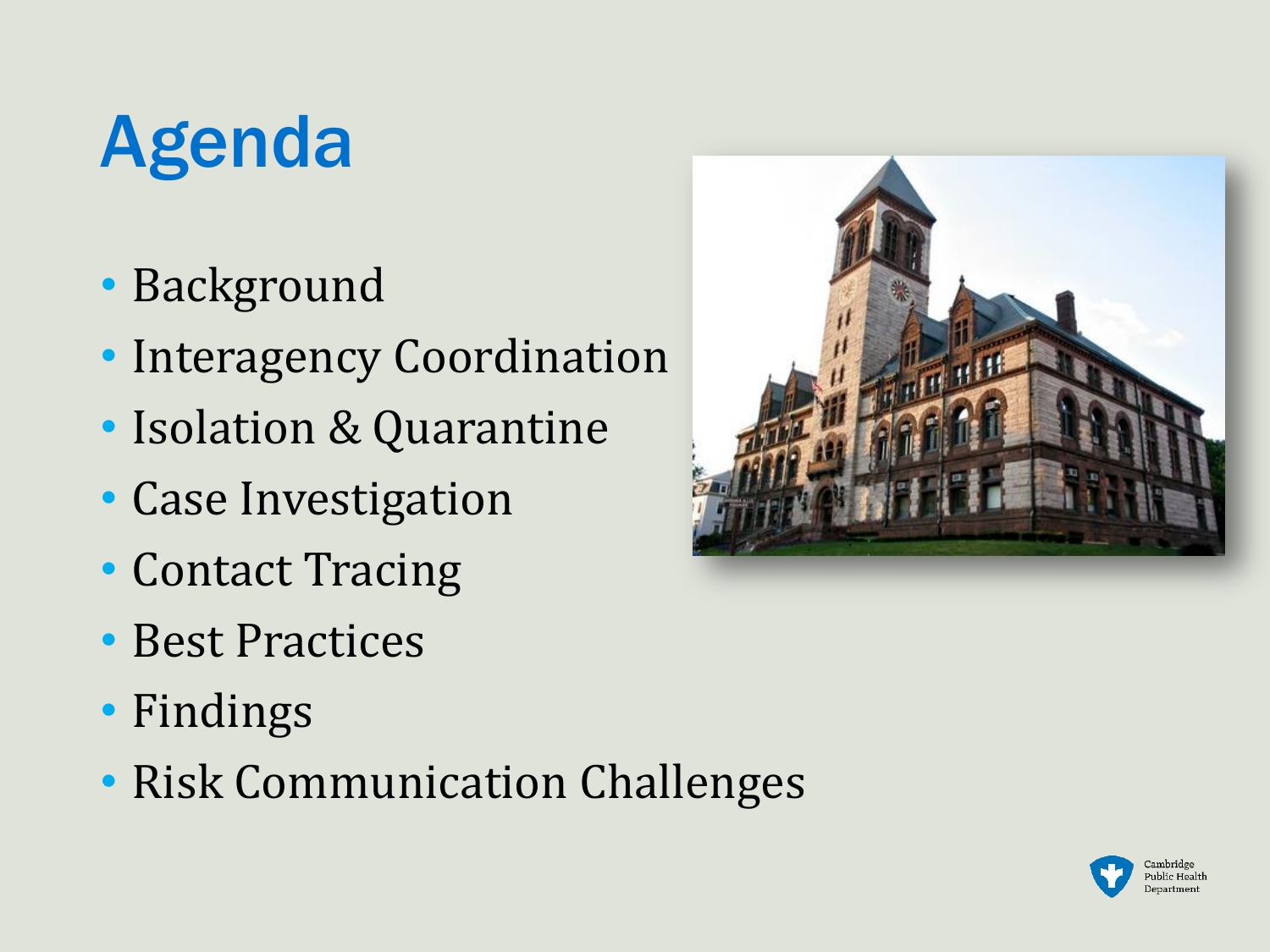### Background January 1, 2016 – December 31, 2016

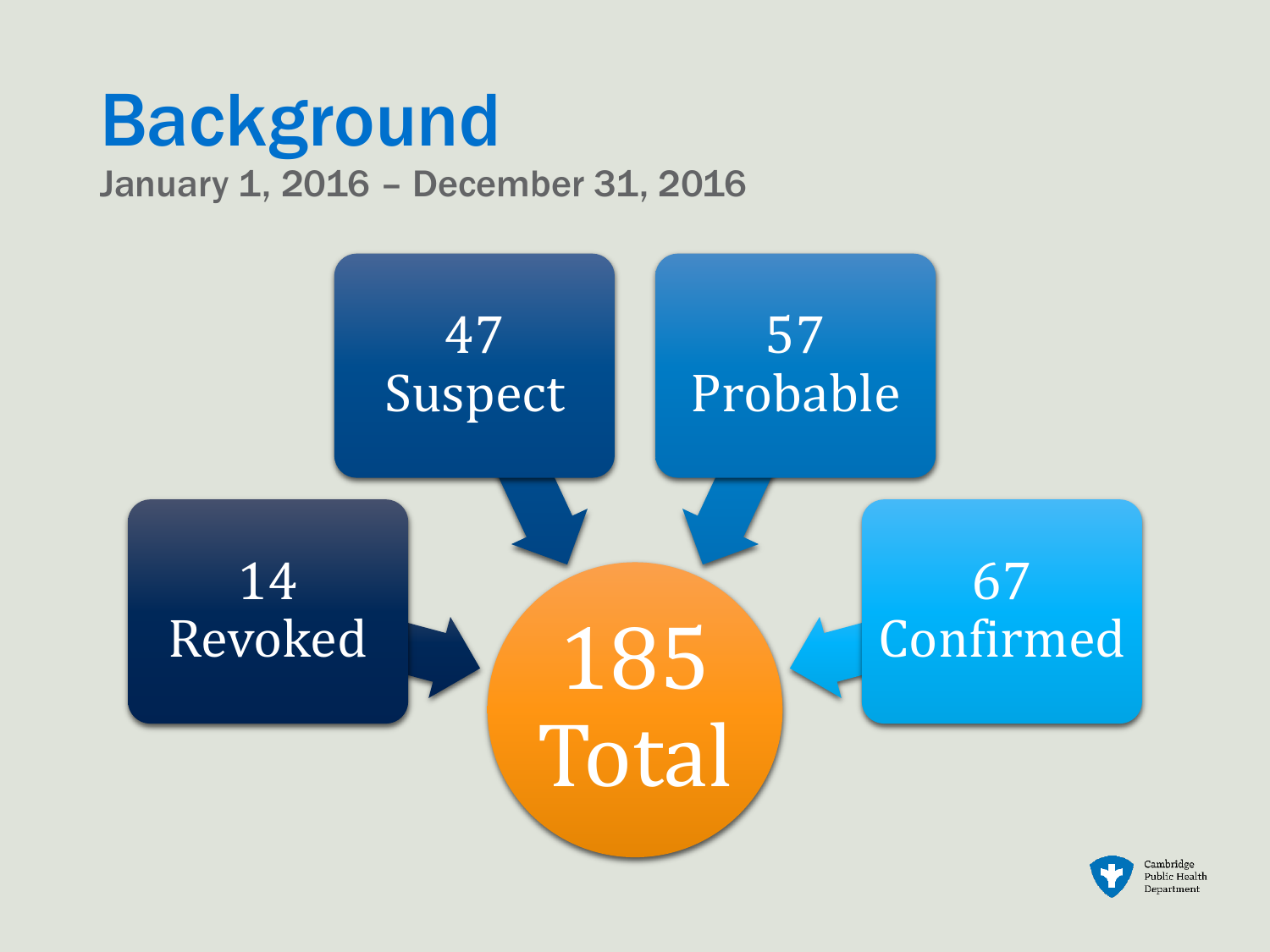## Interagency Coordination

| <b>Massachusetts</b><br><b>Department of Public</b><br><b>Health</b>                       | <b>Cambridge Public</b><br><b>Health Department</b>  | <b>University Health</b><br><b>Services</b>                                                            |
|--------------------------------------------------------------------------------------------|------------------------------------------------------|--------------------------------------------------------------------------------------------------------|
| • Regional coordination • Primary case<br>Statewide<br>communication<br>Laboratory testing | interviews<br>Contact tracing<br>Local communication | • Primary clinical<br>investigation<br>• Specimen collection<br>Isolation &<br>$\bullet$<br>quarantine |

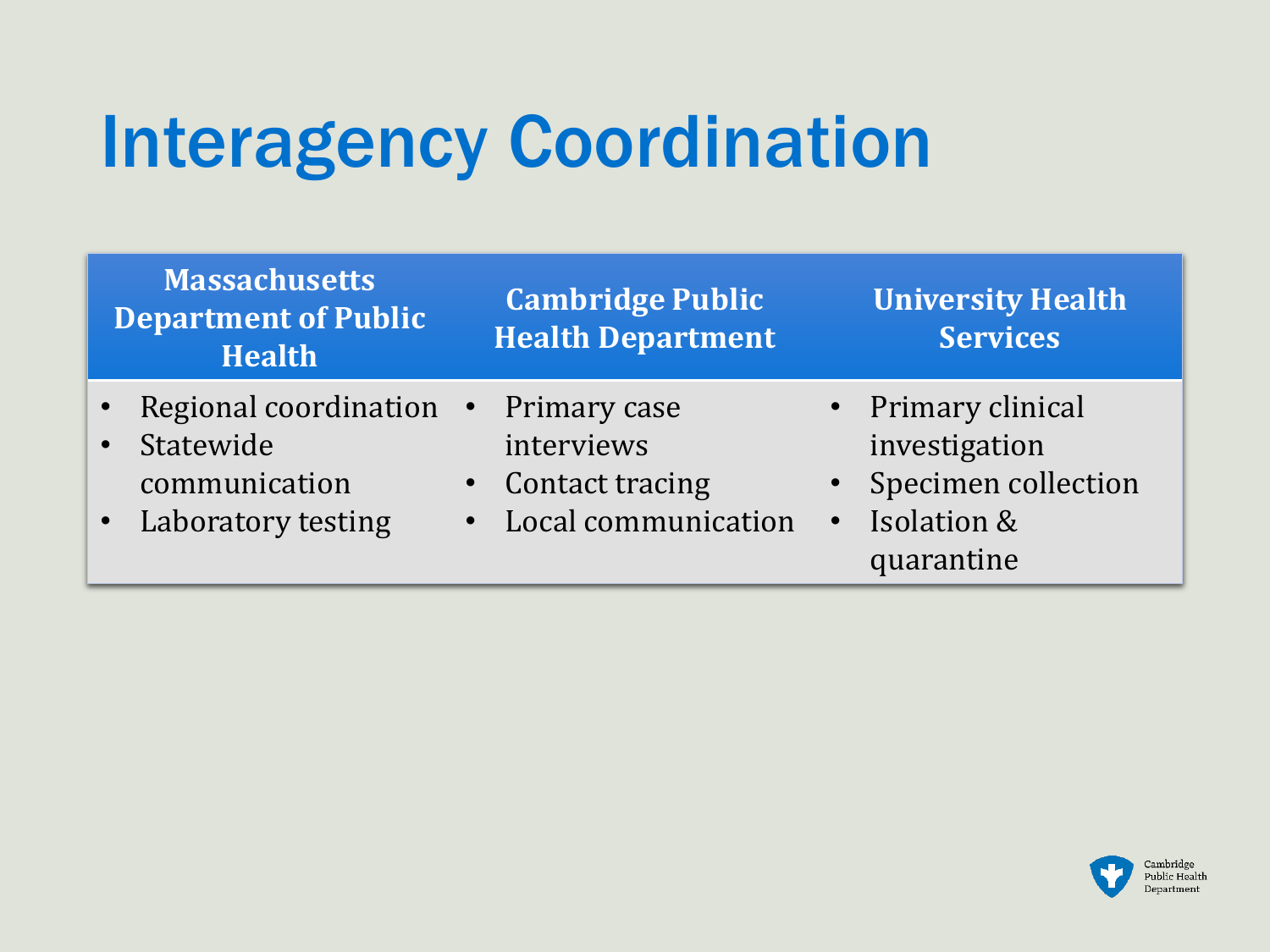- **Isolation**: separates *sick people* with a contagious disease from people who are not sick
	- Mumps: ideally isolate suspect cases for entire infectious period
	- Challenge: mumps infectious period begins two days prior to symptom onset
- **Quarantine**: separates and restricts the movement of people who were exposed to a contagious disease to *see if they become sick*
	- Mumps: only quarantine exposed unvaccinated individuals
		- Start date: 12 days after the first day of the suspect case's infectious period start date
		- End date: 25 days after the suspect case's infectious period end date

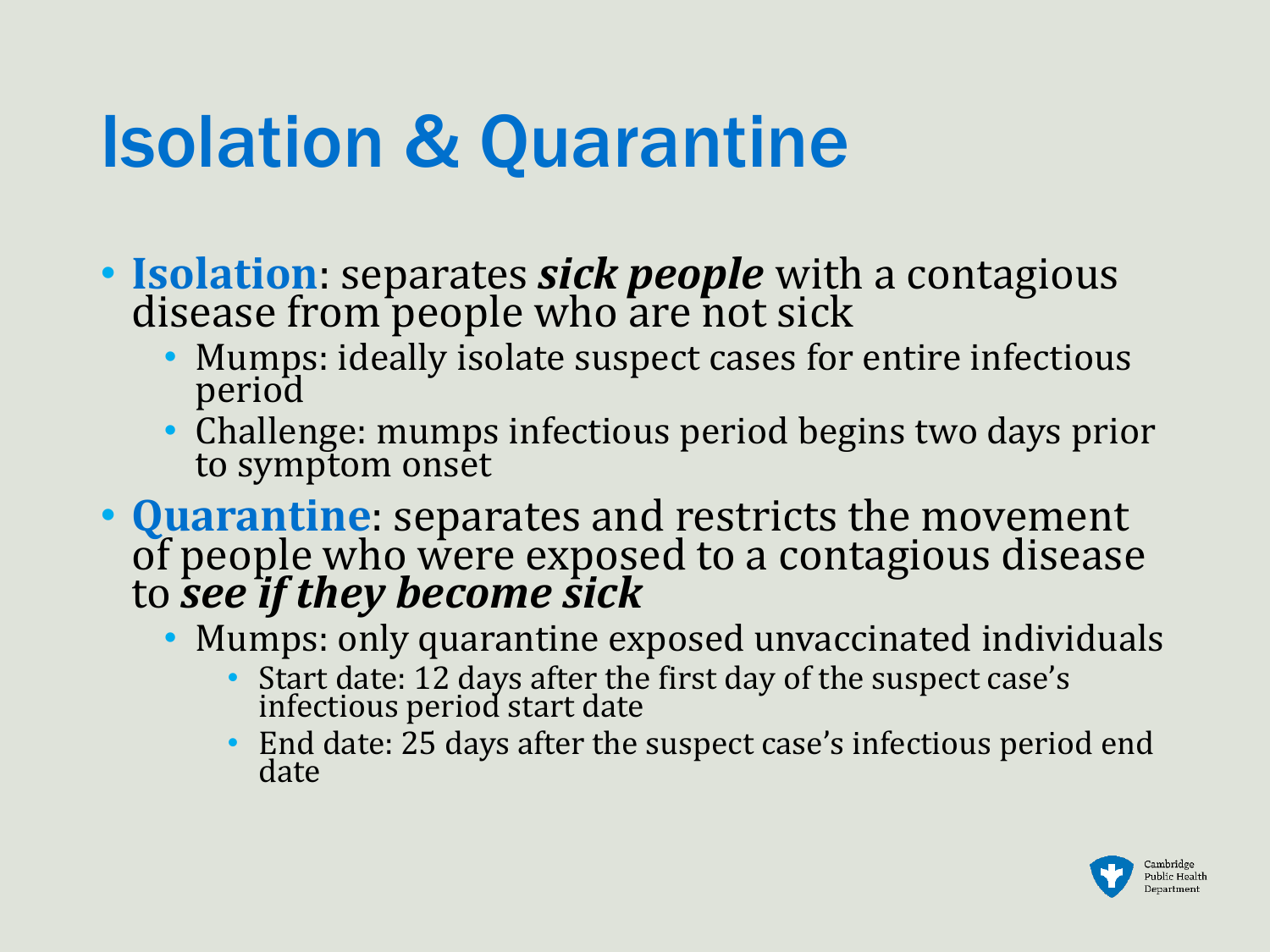Example: April 2017

| <b>Sunday</b>  | <b>Monday</b> | <b>Tuesday</b> | <b>Wednesday</b>           | <b>Thursday</b> | <b>Friday</b> | <b>Saturday</b> |
|----------------|---------------|----------------|----------------------------|-----------------|---------------|-----------------|
| 26             | 27            | 28             | 29                         | 30              | 31            | $\mathbf{1}$    |
| $\overline{2}$ | 3             | $\overline{4}$ | 5                          | 6               | 7             | 8               |
| 9              | 10            | 11             | 12                         | 13              | 14            | 15              |
| 16             | 17            | 18             | 19                         | 20              | 21            | 22              |
| 23             | 24            | 25             | 26<br><b>Symptom Onset</b> | 27              | 28            | 29              |
| 30             | $\mathbf{1}$  | $\overline{2}$ | 3                          | $\overline{4}$  | 5             | 6               |

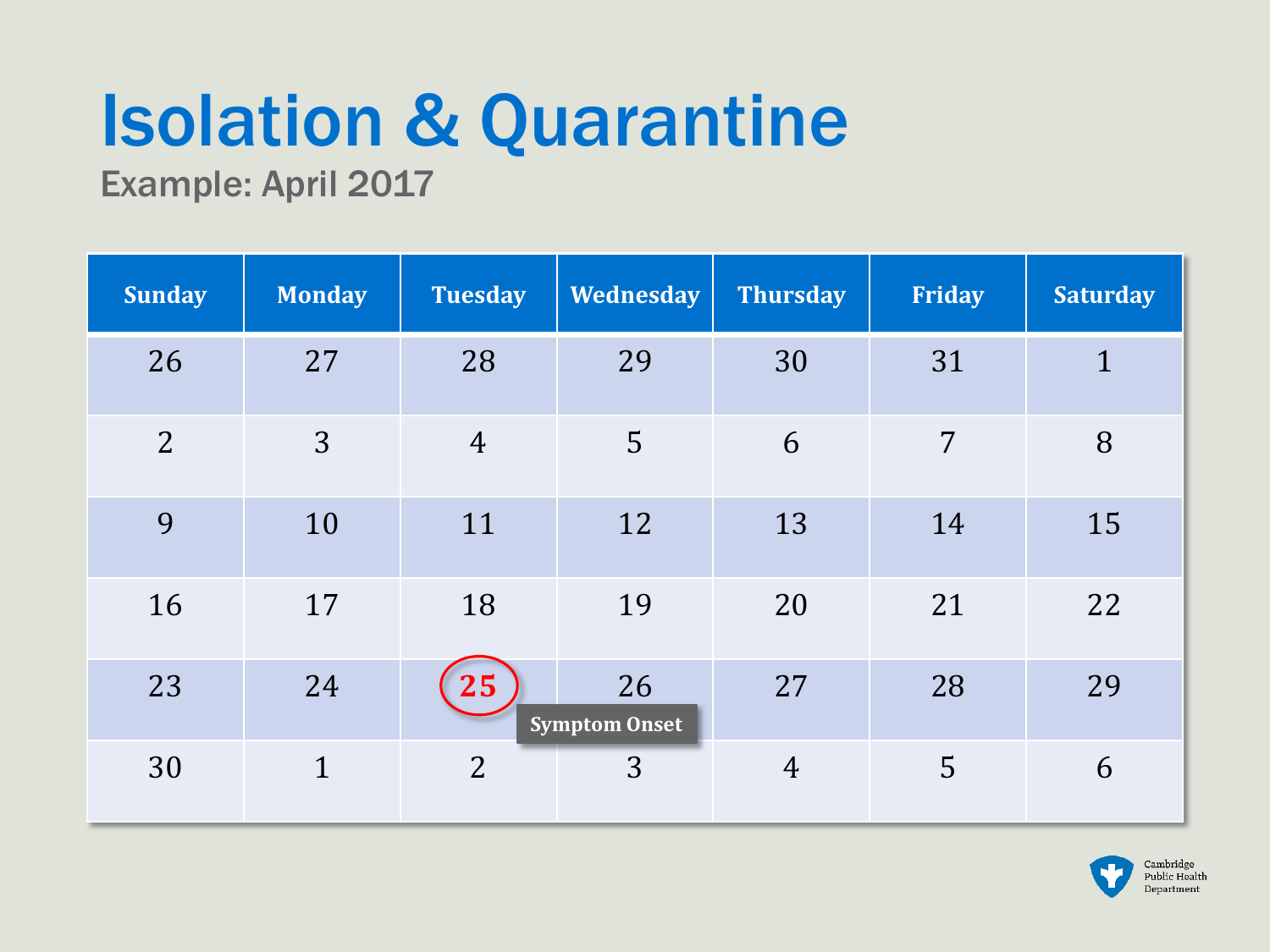Example: April 2017

| <b>Sunday</b>  | <b>Monday</b> | <b>Tuesday</b> | <b>Wednesday</b>              | <b>Thursday</b> | Friday | <b>Saturday</b> |
|----------------|---------------|----------------|-------------------------------|-----------------|--------|-----------------|
| 26             | 27            | 28             | 29                            | 30              | 31     | $\mathbf{1}$    |
| $\overline{2}$ | 3             | $\overline{4}$ | 5<br><b>Incubation Period</b> | 6               | 7      | 8               |
| 9              | 10            | 11             | 12                            | 13              | 14     | 15              |
| 16             | 17            | 18             | 19                            | 20              | 21     | 22              |
| 23             | 24            | 25             | 26                            | 27              | 28     | 29              |
| 30             | $\mathbf{1}$  | $\overline{2}$ | 3                             | $\overline{4}$  | 5      | 6               |

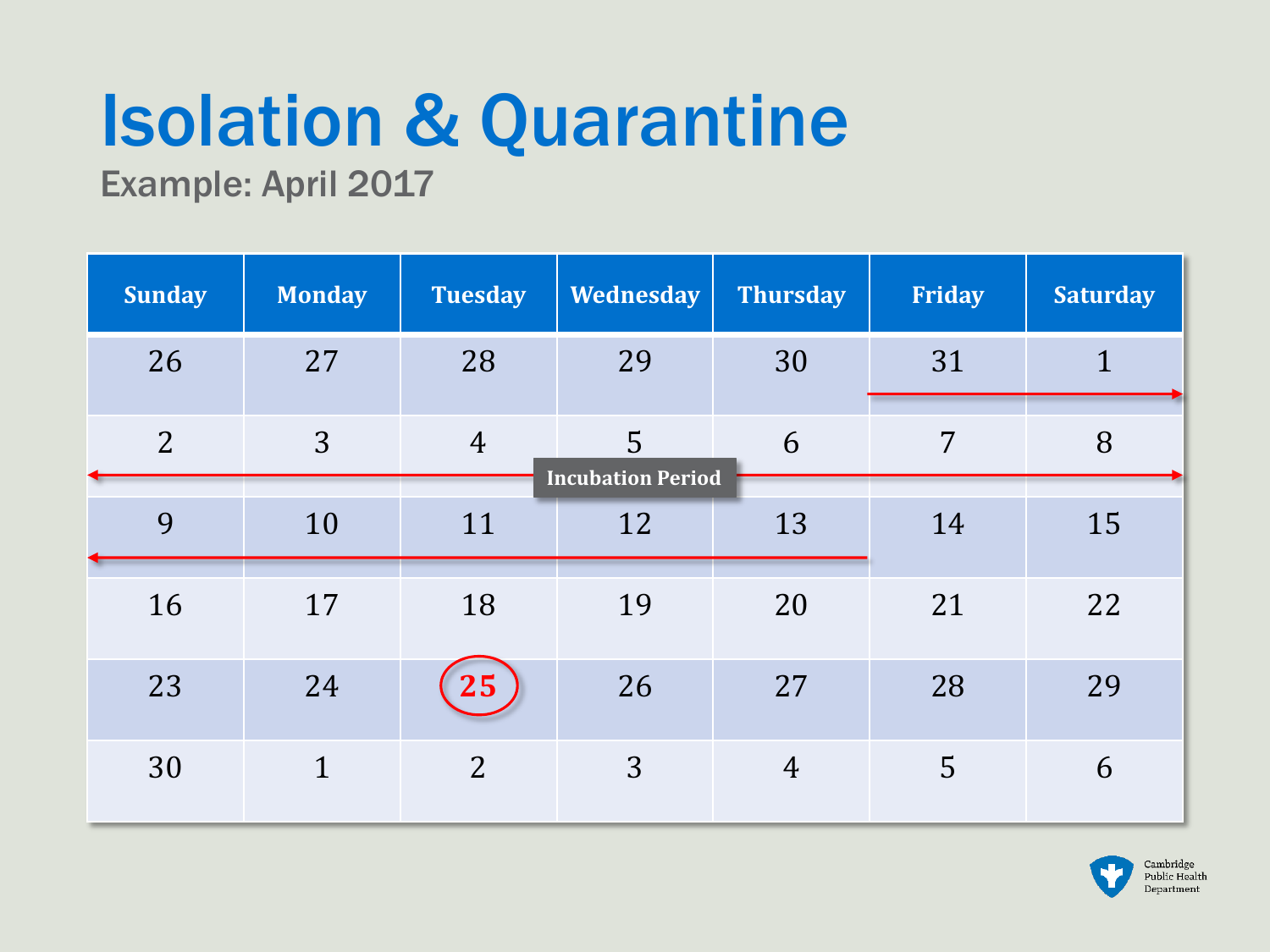Example: April 2017

| <b>Sunday</b>  | <b>Monday</b> | <b>Tuesday</b> | <b>Wednesday</b>               | <b>Thursday</b> | <b>Friday</b> | <b>Saturday</b> |
|----------------|---------------|----------------|--------------------------------|-----------------|---------------|-----------------|
| 26             | 27            | 28             | 29                             | 30              | 31            | 1               |
| $\overline{2}$ | 3             | $\overline{4}$ | 5<br><b>Incubation Period</b>  | 6               | 7             | 8               |
| 9              | 10            | 11             | 12                             | 13              | 14            | 15              |
| 16             | 17            | 18             | 19                             | 20              | 21            | 22              |
| 23             | 24            | 25             | 26<br><b>Infectious Period</b> | 27              | 28            | 29              |
| 30             | $\mathbf{1}$  | $\overline{2}$ | 3                              | $\overline{4}$  | 5             | 6               |

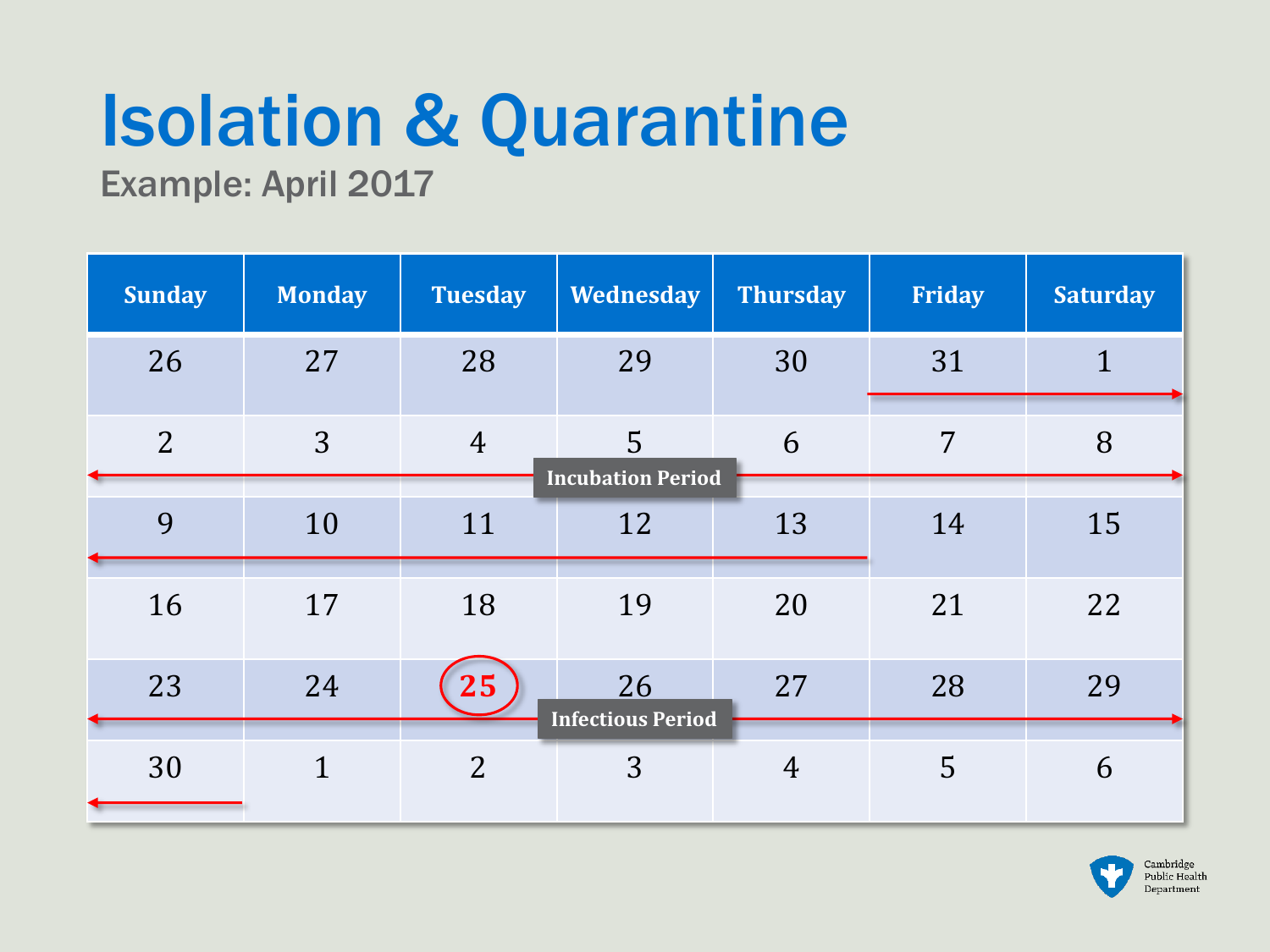## Case Investigation

#### • **Clinical Symptoms**

- Parotid swelling, orchitis, oophoritis, hearing loss, fever, encephalitis, meningitis
- Parotid swelling: did it last at least 48 hours?

#### • **Vaccination History**

• Two MMRs

#### • **Incubation Period Activities**

- Classes, travel, athletic teams, gyms/exercise, dining hall usage, social activities/parties, extracurricular clubs, employment, etc.
- **Infectious Period Activities/Contacts**
	- Close Contact: any activity where saliva could be exchanged

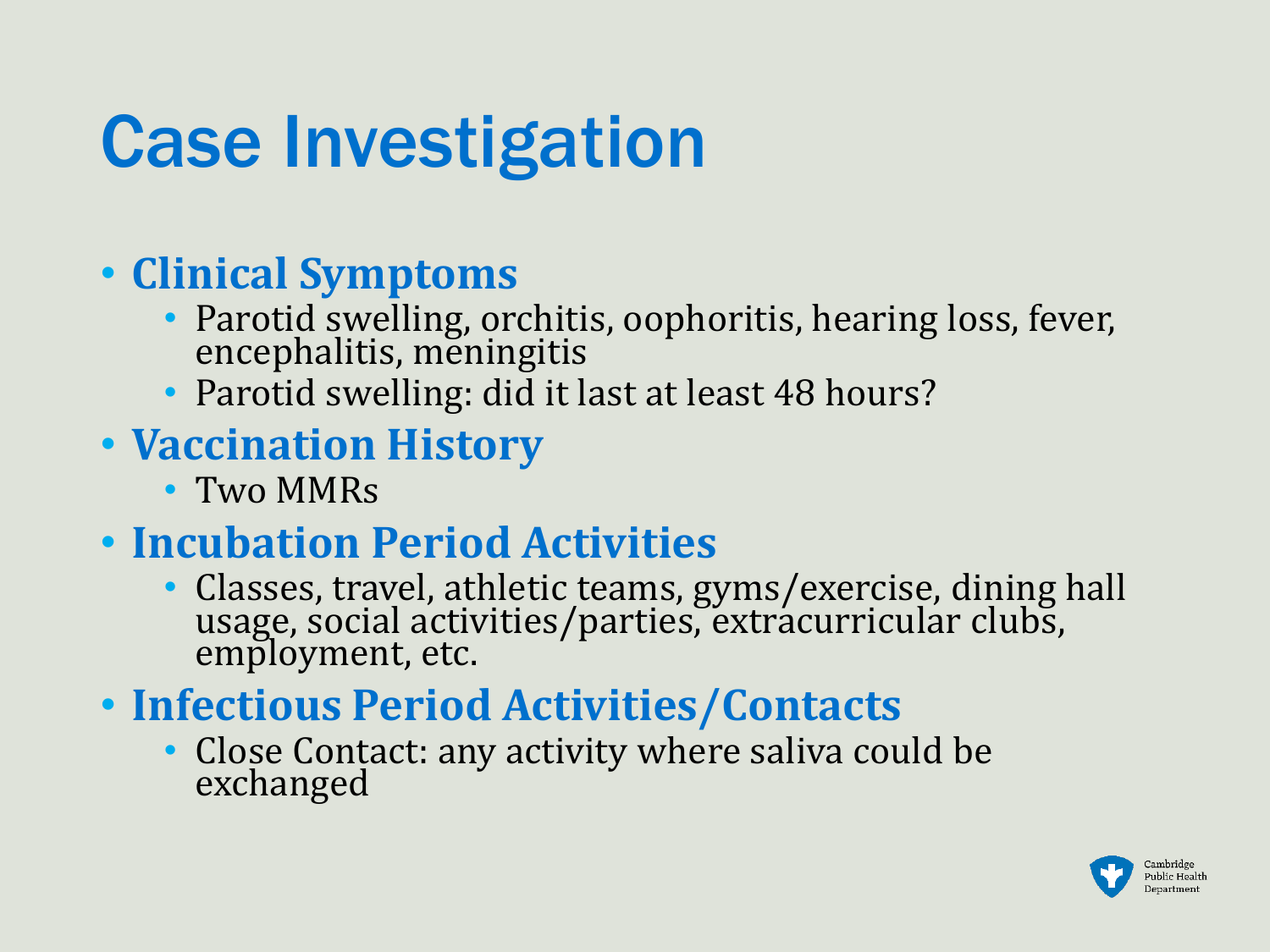# Contact Tracing

#### • **Vaccination History**

• Unvaccinated: begin vaccine series or be quarantined

### • **Education**

- What does mumps look like?
- What is my risk?
- What do I do if I think I have symptoms?
- Can I continue my normal activities?

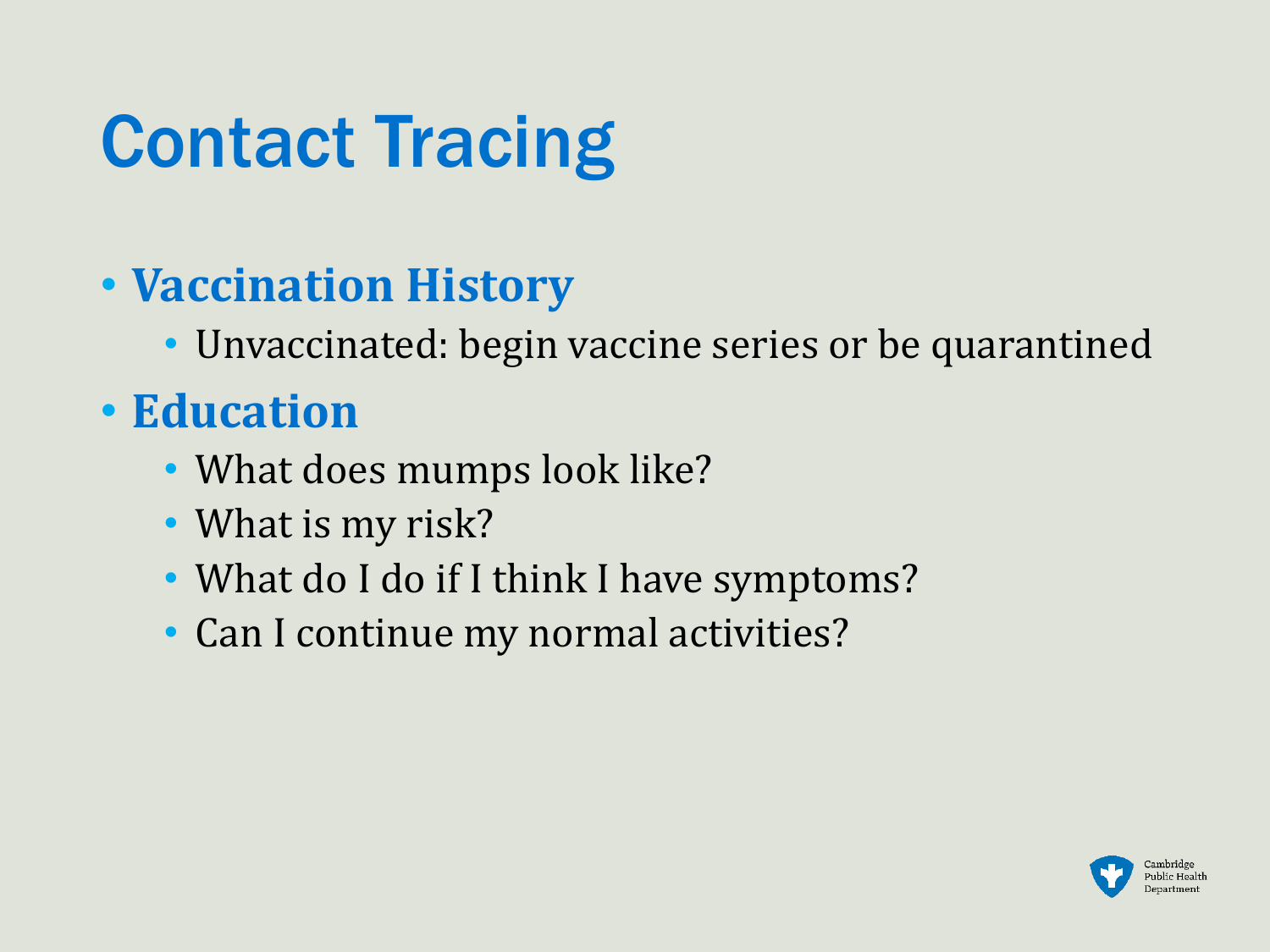### Best Practices

- Set aside more space for isolation than you think you need, and prepare for issues related to:
	- Meal delivery
	- Hygiene needs
	- Mental health needs
- Host frequent calls with surrounding universities/jurisdictions
- Leverage athletic trainers and professors
- Set up a centralized hub of online information
- Provide tips to partygoers instead of discouraging them
- Utilize university administration to communicate to students/faculty
- Put emergency management personnel in charge of logical coordination

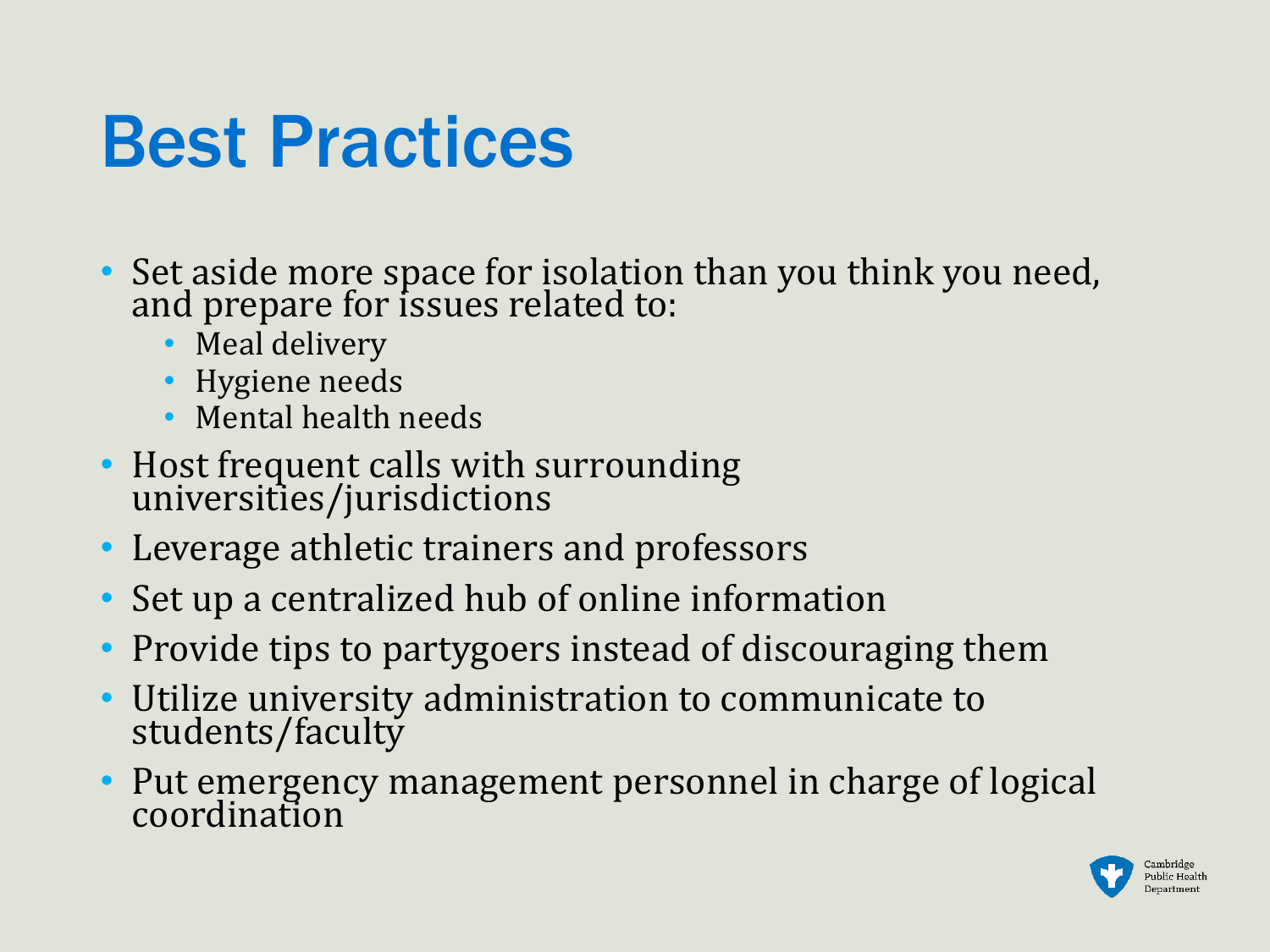## Findings

### • **Sources of Exposure/Transmission**

- **Social Clubs**
	- Primary goal is to offer prevention advice
- **Athletic Teams**
	- Frequent inter-team socialization
	- Out-of-state travel
	- Daily contact outside and inside in close quarters
- **Spring Break**
	- Out-of-state/out-of-country travel
	- Uptick **after** spring break: return to campus, assume risk is gone?
- **Spread to Graduate Population**

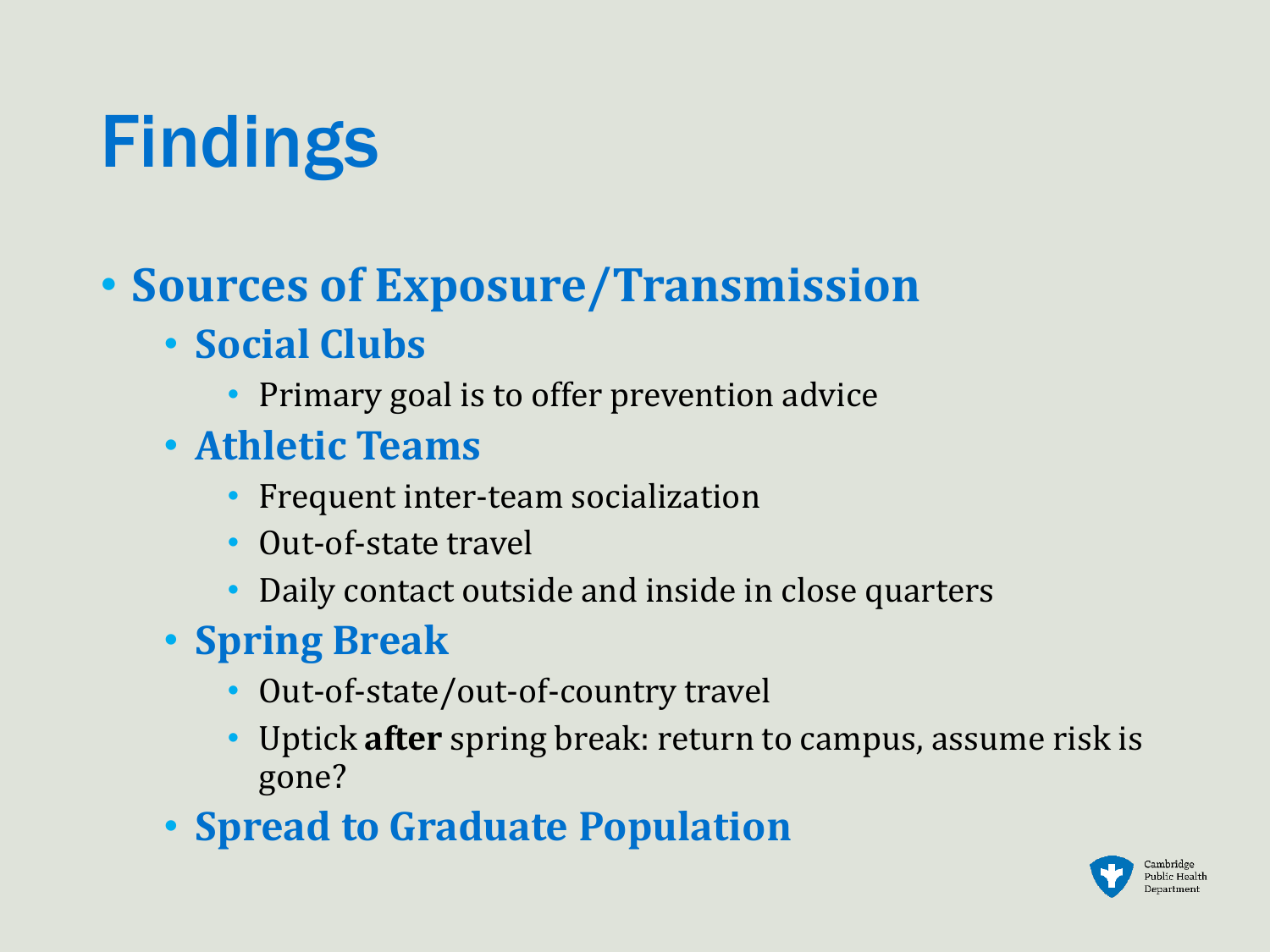# Risk Communication **Challenges**

#### • **False Negatives**

• Continue to isolate suspect cases even if they are PCR negative but had 48+ hours of swelling and an epidemiologic link to the outbreak

#### • **Clinical Confusion**

- You are still at risk if you have both MMR vaccines ( $\sim$ 88%) effective)
- You are still at risk to others if you have no symptoms (unknown proportion of asymptomatic carriers in highly vaccinated population)
- You can be infectious two days before showing any symptoms

#### • **Public Reporting**

• Decision to only report laboratory confirmed cases: did that lead to false sense of security?

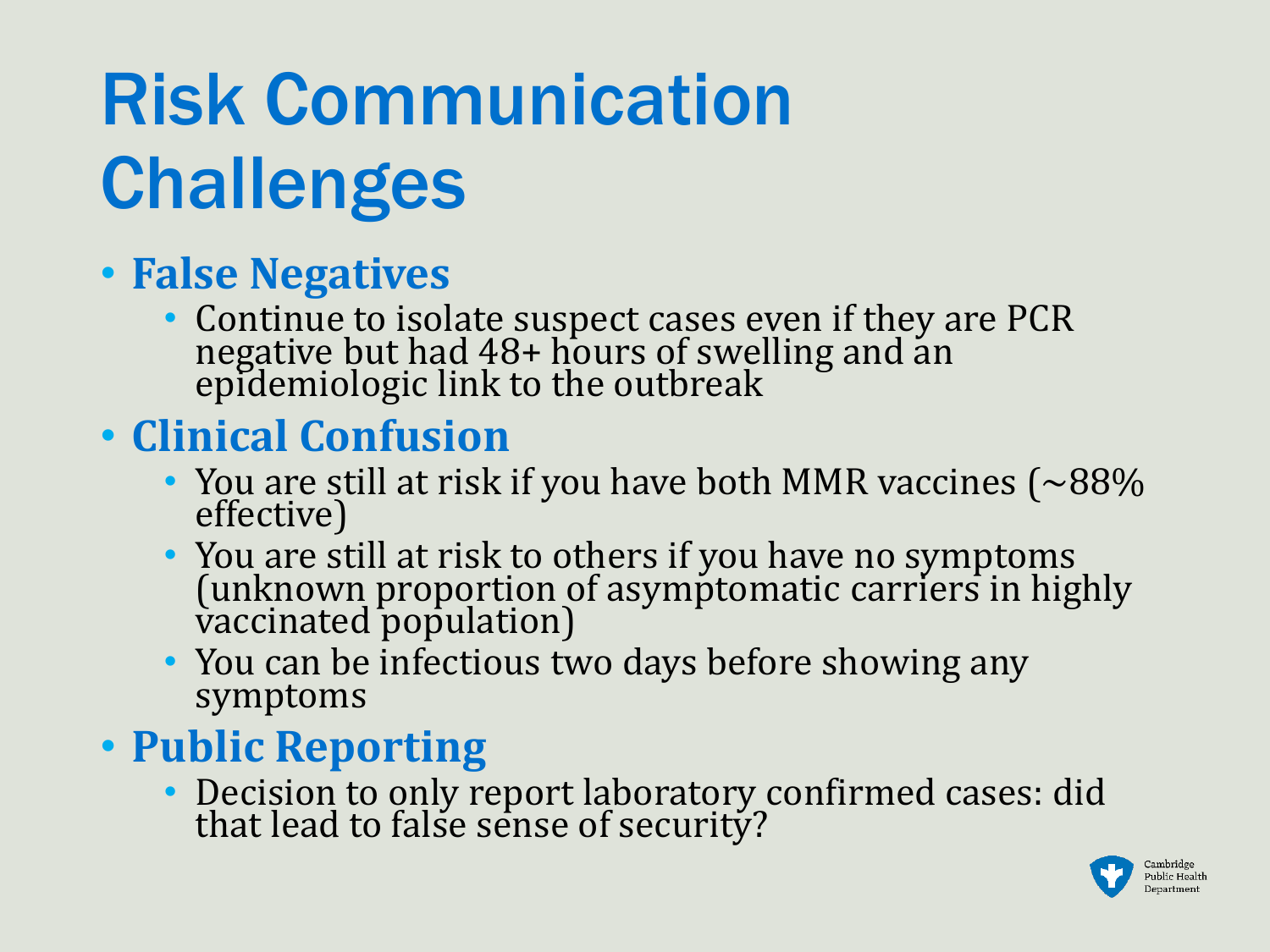## Thank You!

- Massachusetts Department of Public Health Epidemiologists
	- **Joyce Cohen**
	- Nancy Harrington
	- Kelly Royce
	- Christina Brandeburg
	- Steve Fleming
	- Dr. Susan Lett
- University Health Services
	- Sue Fitzgerald, Nurse Leader
- Cambridge Public Health Department
	- Claude-Alix Jacob, Chief Public Health Officer
	- Susan Breen, Senior Director, Public Health Nursing
	- Public Health Nurses Louise Charles, Florence Grant, Kate Matthew, Joanne Ferraro, and Shamsher Bam
	- Suzy Feinberg, Public Information Officer
	- Lisa Dobberteen, Medical Director